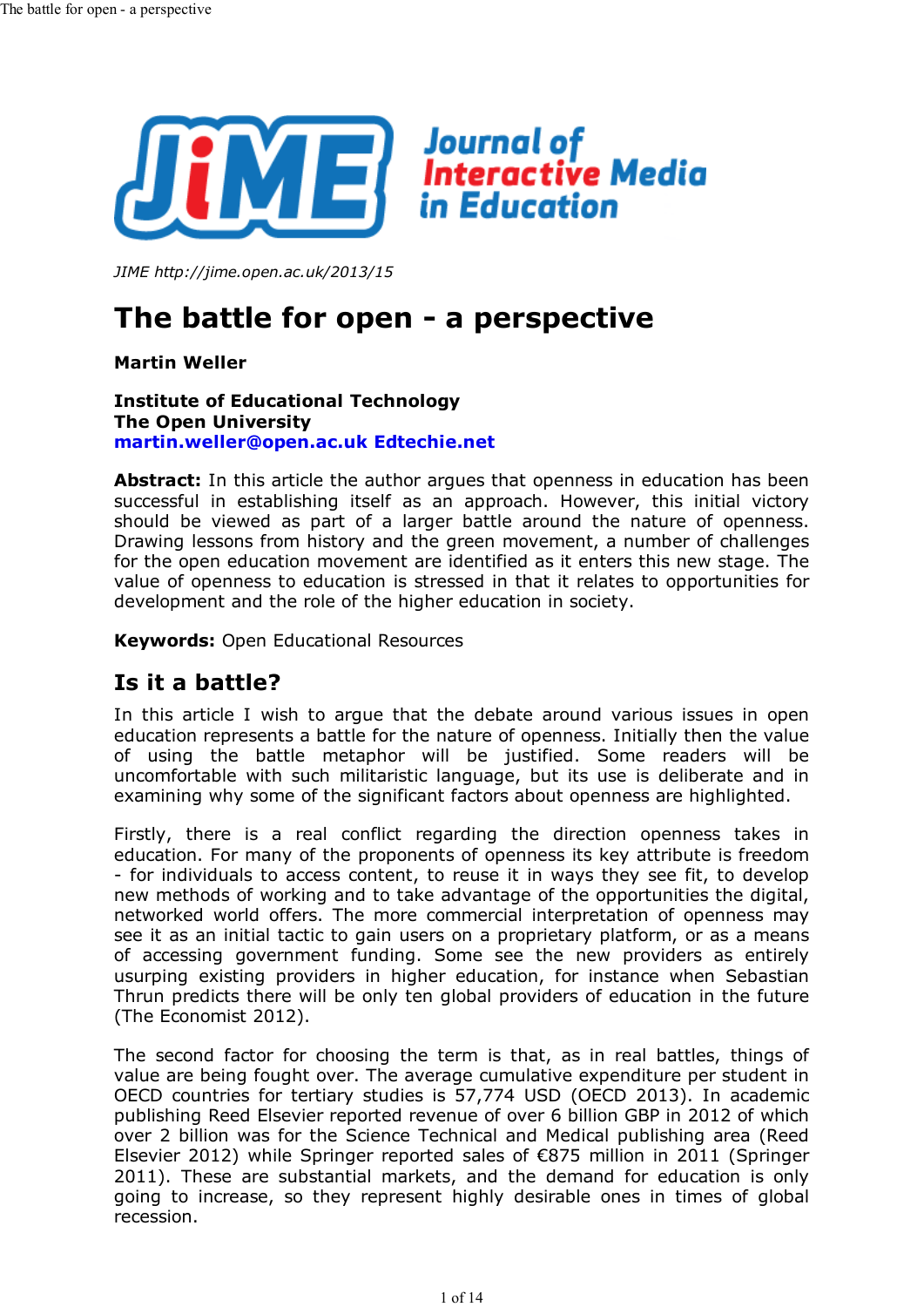The third, and final, justification for using the term battle is that, as well as the very considerable spoils that may go to the victor, the axiom about the victors writing history is also pertinent. There is a battle for narrative taking place which circle around the issue of openness. An example of this is the recurrent 'education is broken' meme, and the related Silicon Valley narrative for education (Kernohan 2013, Weller 2012). These both seek to position higher education as a simple content industry, akin to the music business, and therefore can provide a simple, technological solution to this supposedly broken system. These narratives are often accepted unchallenged and deliberately ignore higher education's role in many of the changes that have occurred (positioning it as external forces fixing higher education) or simplifying the functions of higher education.

The term battle then seems appropriate to convey these three themes of conflict, value and narrative. To explore this metaphor then we might say that the initial battle has been won, but it is in the time of peace that many of the struggles continue. After what I will propose is an initial victory of openness, we are now entering the key stage in the longer term battle around openness. There are obviously many aspects of the battle metaphor that are not addressed; it is these three that form the basis for the comparison.

This is not simply about whether we use one piece of technology or another; openness can be argued to be at the very core of higher education in the 21 st century. In its most positive interpretation it is the means by which higher education becomes more relevant to society, by opening up its knowledge and access to its services. It provides the means by which higher education adapts to the changed context of the digital world. This view will be outlined below when the value of openness is examined. At its most pessimistic openness is the route by which commerce fundamentally undermines the higher education system to the point where it is weakened beyond repair.

# **Lessons from elsewhere**

Before looking at openness in education in more detail, it is worth considering lessons from elsewhere that can provide a perspective on the current situation in open education. Two analogies can be used to provide lessons for the battle around openness in education. If we view the success of the open approach as akin to a revolution (as argued below), then the history of other revolutions should offer some insights. The first analogy then is that of nearly all revolutions and their immediate aftermath. The French Revolution of 1789 saw an undeniably positive movement to overthrow injustices imposed by a monarchy. But in the subsequent decade there were numerous struggles between factions, a dictatorship and the Reign of Terror, culminating in the rise of Napoleon. While the long term results of the revolution were positive, during the decade and more after the 1789 commencement it must have felt very different for the average French citizen, and during the rule of Robespierre and the Jacobins many must have pondered whether it was in fact better under the old regime. One hears similar observations after more recent revolutions, for instance Russians proclaiming that life was better under Stalin, or East Germans that they preferred the communist regime (Bonstein 2009). More recently we have witnessed the Arab Spring, which over two years on has left many countries facing division, worsening economic performance and violent struggle still.

Many of the participants in a post-revolutionary state would be unified by one thought: this isn't what victory should feel like. The interests of various groups can come into the uncertainty that revolution creates, the old power structures do not disappear quietly, the pressures of everyday concerns lead to infighting amongst previous allies, and so on. It is messy, complex and all very human.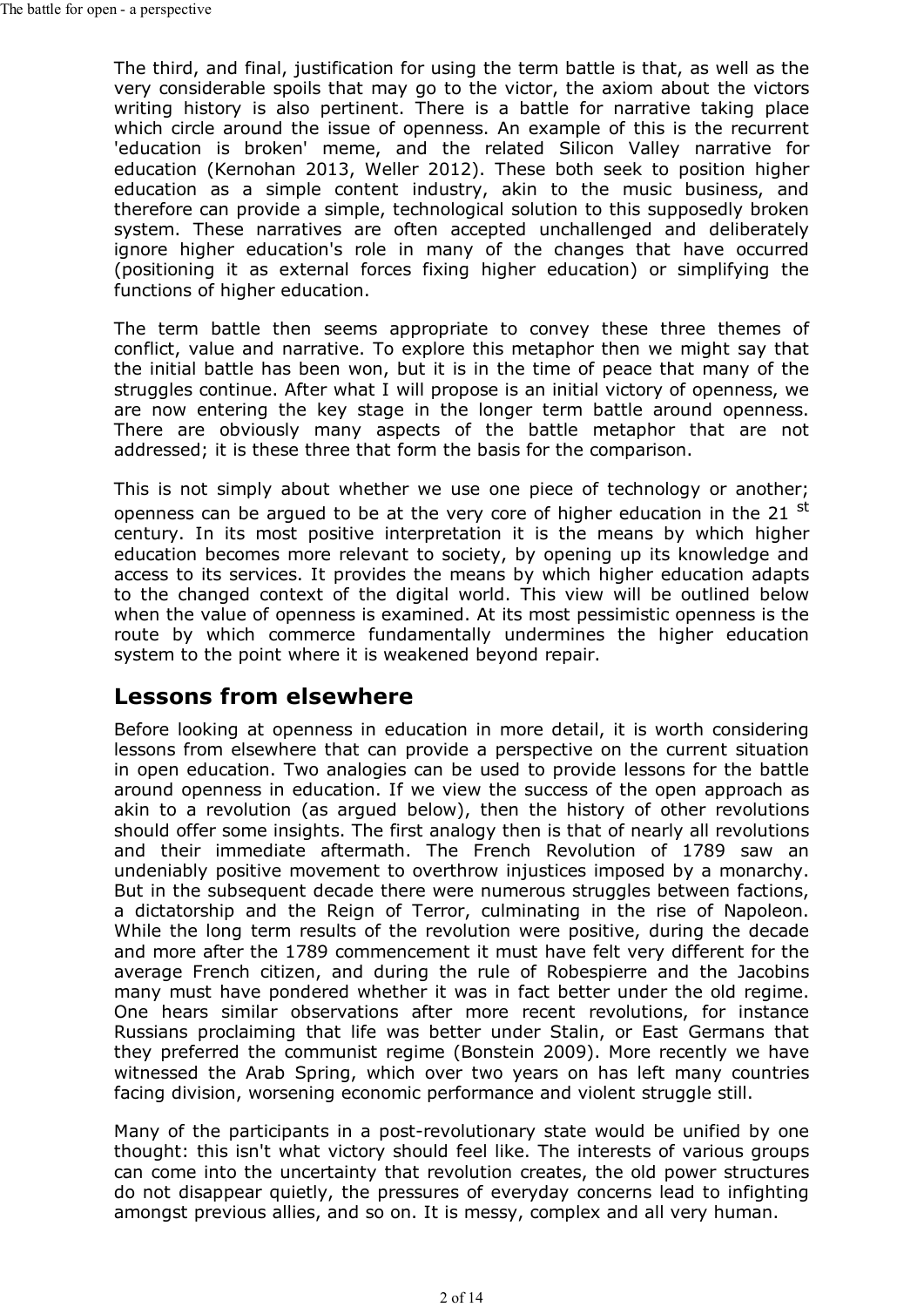One interpretation of these national revolutions is that these post-revolutionary struggles are the inevitable growing pains of a democracy, but that the general direction is towards greater freedom. Viewed from an historical perspective they can seem entirely predictable given the sudden nature of change. And this also provides a second, more general lesson - it is after the initial victory, in these periods of change that the real shape of the long-term goal is determined.

If we see the open approach as largely having been successfully adopted, as set out in the next section, then considering other fields where an approach or message has moved into the mainstream can also offer insight. The second analogy therefore is provided by the green movement. Once seen as peripheral and only of concern to hippies, the broad green message has moved into central society. Products are advertised as being green, recycling is widely practised, alternative energy sources are part of a national energy plan and all major political parties are urged to have green policies. The environmental impact of any major planning decision is now high on the agenda (even if it isn't always the priority). From the perspective of the 1950s this looks like radical progress, a victory of the green message. And yet for many in the Green movement it doesn't feel like victory at all. As well as the ongoing global struggle to put in place meaningful agreements on carbon emissions, and the complex politics involved in getting agreement on global, long-term interests from local, short-term politicians, the green message has also been a victim of its own success. The green message has penetrated so successfully into the mainstream that it is now a marketable quality. This is necessary to have an impact at the individual level, for example in consideration of purchasing choices regarding cars, light-bulbs, food, clothing, travel, etc. But it has also been co-opted by companies who see it as a means of marketing a product. For example, many green activists in the 1970s would not have predicted that nuclear power would find renewed interest by promoting its green (non carbon dioxide producing) credentials. Regardless of what you feel about nuclear power, we can probably assume that raising its profile was not high on the list of hoped for outcomes for many green activists.

In 2010 assets in the US, where environmental performance was a major component, were valued at \$30.7 trillion, compared with \$639 billion in 1995 (Delmas & Burbano 2011). Being green is definitely part of big business. This leads to companies labelling products as green on a rather spurious basis. Like 'fat-free' or 'diet' in food labelling, 'eco-friendly', 'natural' or 'green' are labels that often hide other sins or are dubious in their claim. This is termed greenwashing, for example, the Airbus A380 reportedly has 17% less carbon emissions than a Boeing 747, which is to be welcomed, but adverts promoting it as an environmentally friendly option would seem to be stretching the definition somewhat. Similarly BP's series of 'green' adverts aimed at promoting a 'beyond petroleum' message provide a good example of how the green message can be adopted by companies who would seem to be fundamentally at odds with it.

Environmental marketing agency Terra Choice, identified '7 sins of greenwashing' (Terra Choice 2010), analogies of which can be seen in the open world:

- 1. Sin of the Hidden Trade-off, whereby an unreasonably narrow set of attributes is used to claim greenness, without attention to other important environmental issues.
- 2. Sin of No Proof, when an environmental claim that cannot be substantiated by easily accessible supporting information.
- Sin of Vagueness making poorly defined or broad claims so that their real 3. meaning is likely to be misunderstood by the consumer.
- 4. Sin of Irrelevance a claim that is truthful but is unimportant or unhelpful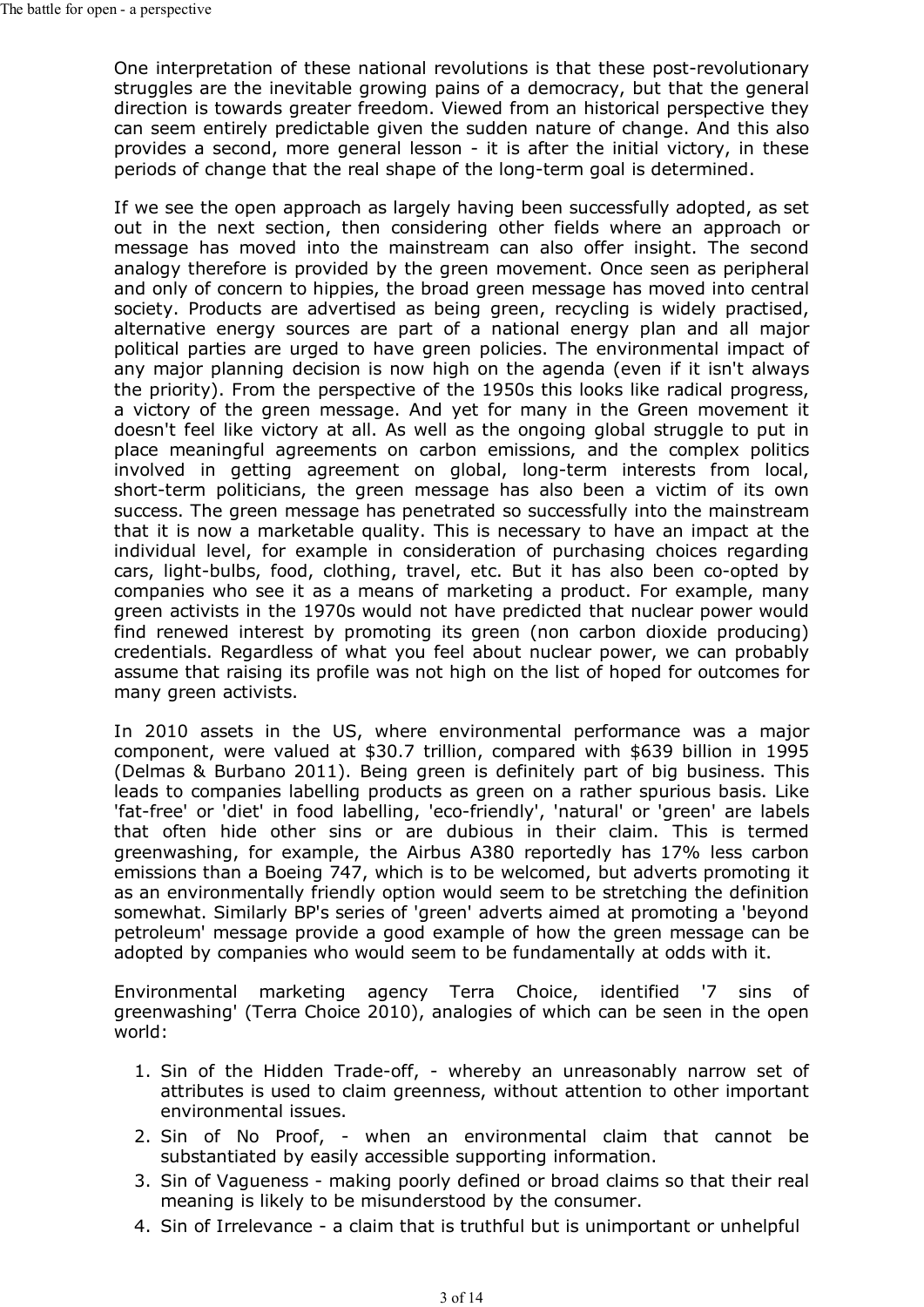- 5. Sin of Lesser of Two Evils making claims that may be true within the product category, but that risk distracting the consumer from the greater environmental impacts of the category as a whole.
- 6. Sin of Fibbing making wholly false claims
- 7. Sin of worshiping false labels when a product through either words or images, gives the impression of third-party endorsement where no such endorsement actually exists;

In the IT world the similarities between greenwashing and claims to openness have led to the term 'openwashing' being used. Klint Finley explains (2011):

"The old "open vs. proprietary" debate is over and open won. As IT infrastructure moves to the cloud, openness is not just a priority for source code but for standards and APIs as well. Almost every vendor in the IT market now wants to position its products as "open." Vendors that don't have an open source product instead emphasize having a product that uses "open standards" or has an "open API."

As companies adopt open credentials in education we are seeing the term applied in that sphere too, with similar cynicism (Wiley 2011). Like 'green', there are a series of positive connotations associated with the term 'open' after all, who would argue for being closed? The commercial co-option of 'green' then provides us with a third lesson to be applied to the open movement: the definition of the term will be turned to commercial advantage.

These two analogies provide us with three lessons then that can be seen repeatedly across the different areas of open education:

- 1. Victory is more complex than first envisaged
- The future direction is shaped by the more prosaic struggles that come 2. after initial victory
- Once a term gains mainstream acceptance it will be used for commercial 3. advantage

# **The victory of openness**

Having established the metaphor of a battle for the nature of openness and the lessons that can be drawn from elsewhere, an analysis of openness in education can now be undertaken.

In many respects the first major battle has been won, which is the recognition of openness as a valid approach. Openness is everywhere in education at the moment: at the end of 2011 a free course in Artificial Intelligence had over 160,000 learners enrolled (Leckart 2012); in 2012 in the UK the Government followed other national bodies in the US and Canada by announcing a policy mandating that all articles resulting from publicly funded research should be made freely available in open access publications (Finch Group 2012); downloads from Apple's iTunes U site which gives away free educational content passed 1 billion in 2013 (Robertson 2013); British Columbia announced a policy in 2012 to provide open, free textbooks for the 40 most popular courses (Gilmore 2012); the G8 leaders signed a treaty on open data in June 2013, stating that all government data will be released openly by default (UK Cabinet Office 2013).

Outside of these headline figures there are fundamental shifts in practices, which can be grouped together as open scholarship (Veletsianos & Kimmons 2012) - academics are creating and releasing their own content using tools such as Slideshare and YouTube, researchers are releasing results earlier and using open, crowdsourcing approaches, every day millions of learners make use of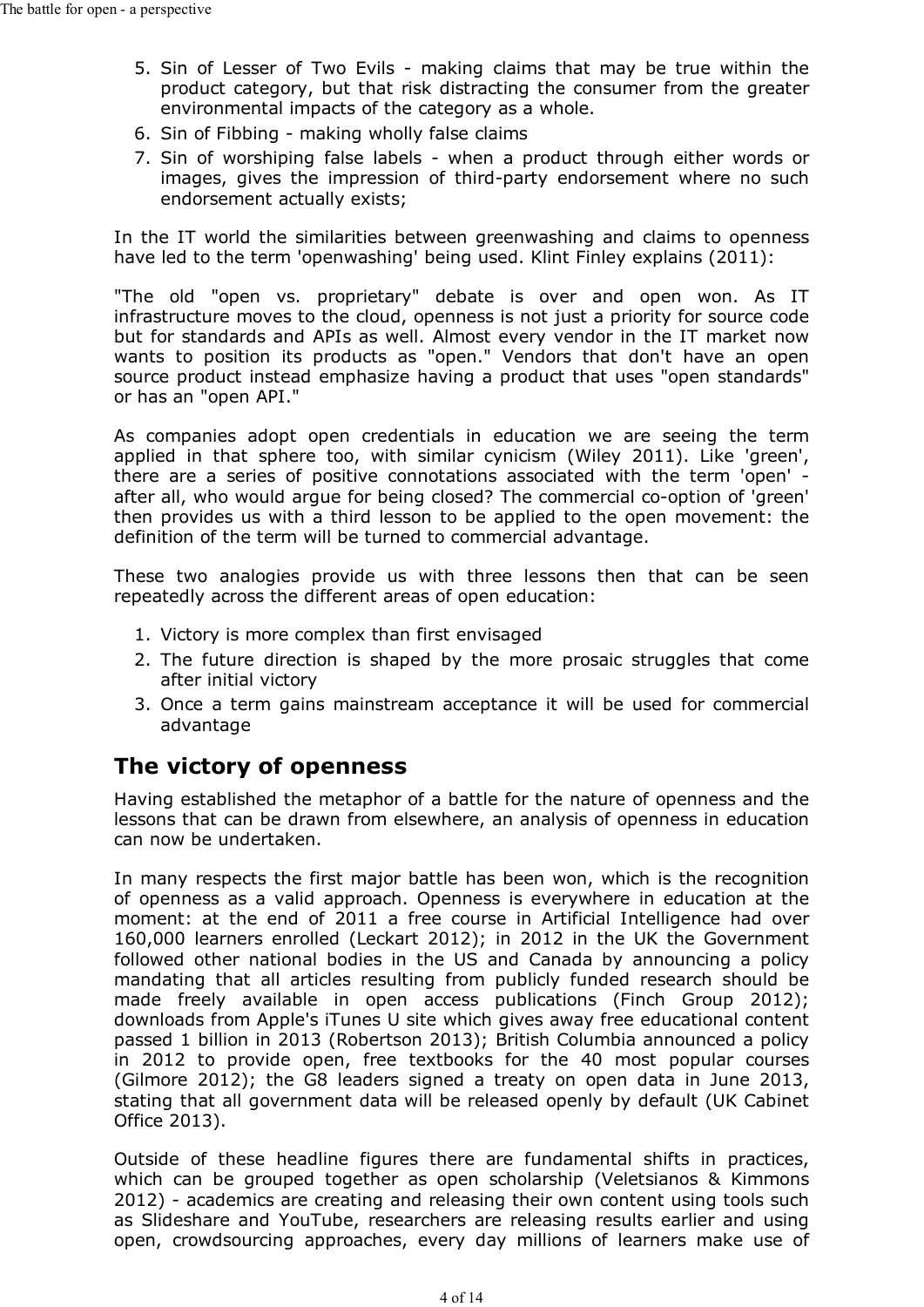free, open online tools and resources. Figure 1 shows the number of open access policies including institutional, funder and thesis specific ones since 2003 (from the Southampton University project ROARMap), which can be seen as representative of the growth of openness in general as an approach in education over the past decade.





In fact, openness is now such a part of everyday life that it is almost not worth commenting upon. This wasn't always the case, nor was it inevitable or predictable. At the end of the 1990s, as the dot com boom was gaining pace, business models were a source of much debate (much of it justified after the collapse) and similarly with the web 2.0 bubble ten years later. And while many of the business models were fanciful, the traditional models of paying for content have also been shown not to transfer across to the new digital domain. "Giving stuff away" is no longer an approach to be mocked.

Nowhere has openness played such a central role as in education. Many of the pioneers of open movements have come from universities and the core functions of academics are all subject to radical change under an open model, including the Massive Open Online Courses (MOOCs) that are challenging teaching and pre-publication repositories that undermine the traditional publishing and review model of researchers, openness affects all aspects of higher education.

Openness has a long history in higher education. Its foundations lie in one of altruism, and the belief that education is a public good. It has undergone many interpretations and adaptations, moving from a model which had open entry to study as its primary focus, to one that emphasises openly available content and resources. This change in the definition of openness in education has largely been a result of the digital and network revolution. Changes in other sectors, most notably the open source model of software production, and values associated with the internet of free access and open approaches have influenced (and been influenced by) practitioners in higher education. The past decade or so has seen the growth of a global open education movement, with significant funding from bodies such as the William and Flora Hewlett Foundation and research councils. Active campaigners in universities have sought to establish programmes that will release content (data, teaching resources, publications) openly, while others have adopted open practices regarding their own working, through social media and blogs. This has been combined with related work on open licenses (notably Creative Commons) which allow easy reuse and adaptation of content, advocacy at policy level for nation or state-wide adoption of open content and sharing of resources, and improved technology and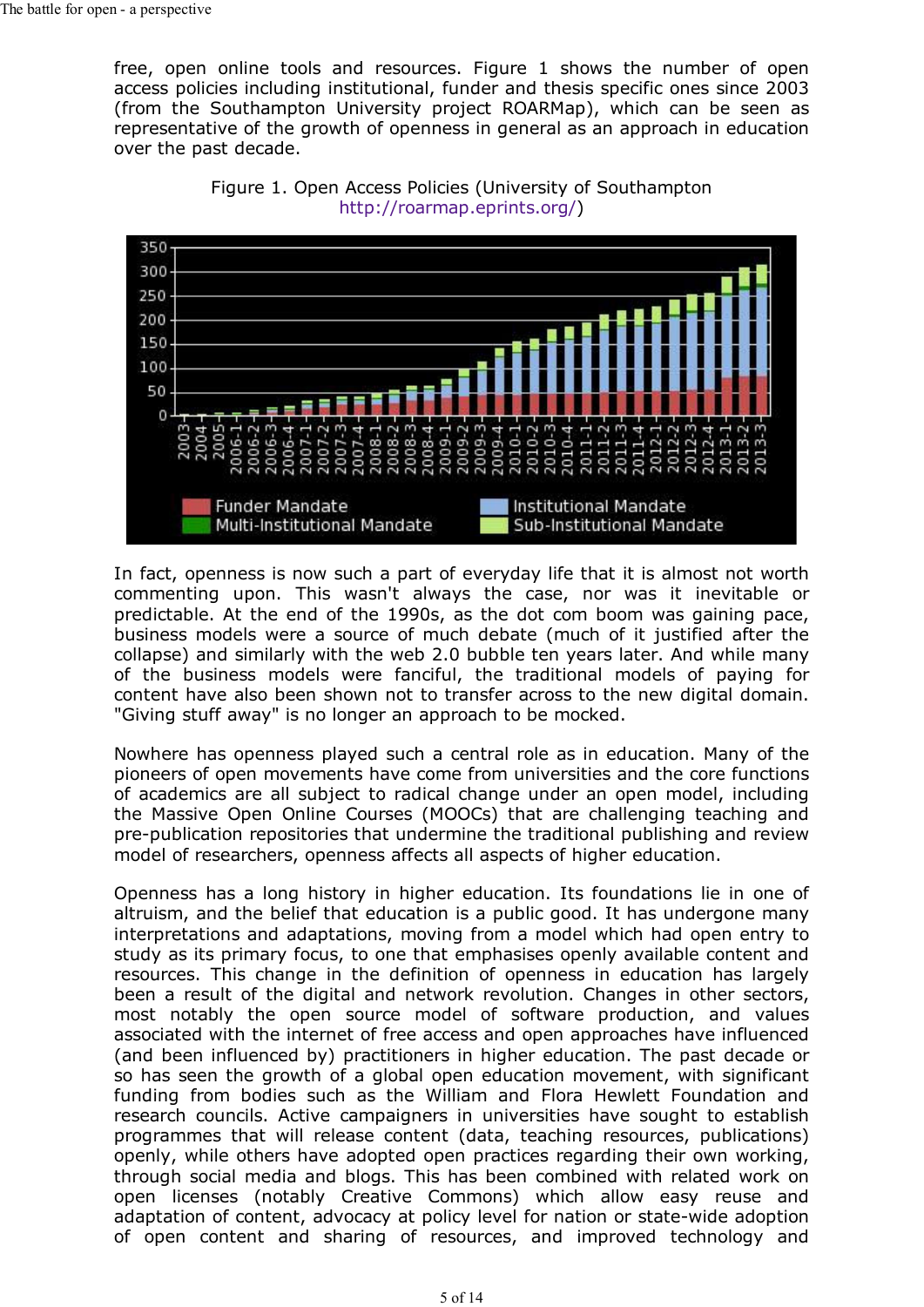infrastructure that make this openness both easy and inexpensive.

One might therefore expect this to be a time of celebration for the advocates of openness. Having fought so long for their message to be heard, they are now being actively courted by senior management for their experience and views on various open strategies. Open approaches are being featured in the mainstream media. Millions of people are enhancing their learning through open resources and open courses. Put bluntly, it looks as though openness has won. And yet you would be hard pushed to find any signs of celebration amongst those original advocates. They are despondent about the reinterpretation of openness to mean 'free' or 'online' without some of the reuse liberties envisaged (e.g. Wiley 2013). Concerns are expressed about the commercial interests that are now using openness as a marketing tool (e.g. Lamb, 2013). Doubts are expressed regarding the benefits of some open models for developing nations or learners who require support. At this very moment of victory it seems that the narrative around openness is being usurped by others and the consequences of this may not be very open at all.

In 2012 Gardner Campbell gave a keynote presentation at the Open Education conference (Campbell 2012) in which he outlined these concerns and frustrations. "What we are seeing," he said "are developments in the higher education landscape that seem to meet every one of the criteria we have set forth for open education - increased access, decreased cost, things that will allow more people than ever on a planetary scale, one billion individual learners at a time… Isn't that what we meant?" But as he explored different successes of openness his refrain was that of TS Eliot - that's not what I meant at all.

Why should this be the case? Can we dismiss it as simply the backlash when something achieves popularity? Are the advocates of openness merely exhibiting chagrin that others are now claiming openness? Is it just a semantic argument over interpretation that has little interest beyond a few specialist academics? Or is it something more fundamental, regarding the direction of openness and the ways it is implemented. It is this central tension in openness - that of victory and simultaneous despair - that this article seeks to explore.

# **Higher education and openness**

The focus of this article is on higher education. The justification for the higher education focus is that it is the area where the battle for open is perhaps most keenly contested. Unlike some sectors which have had openness rather foisted upon them as a result of the digital revolution, for example the music industry and the arrival of sharing services such as Napster, higher education has sought to develop open practices in a range of areas.

It is this scope that makes it such a vibrant area of study, encompassing publishing, teaching, technology, individual practices, broadcast and engagement. In this variety there is much that is relevant for other sectors too, where one or more of these topics will be applicable, but rarely the entire range. It is frequently stated that higher education can learn lessons from other sectors that have been impacted by the digital revolution (e.g. Shirky, 2012), such as newspapers, but the opposite may be true with regards to openness, that other sectors can learn much from what is played out in the openness debate in higher education.

The following sections will examine the key areas of interest for education with regard to openness and set out the nature of the victory of openness.

#### **Teaching**

The advent of MOOCs has garnered a lot of attention recently. Originally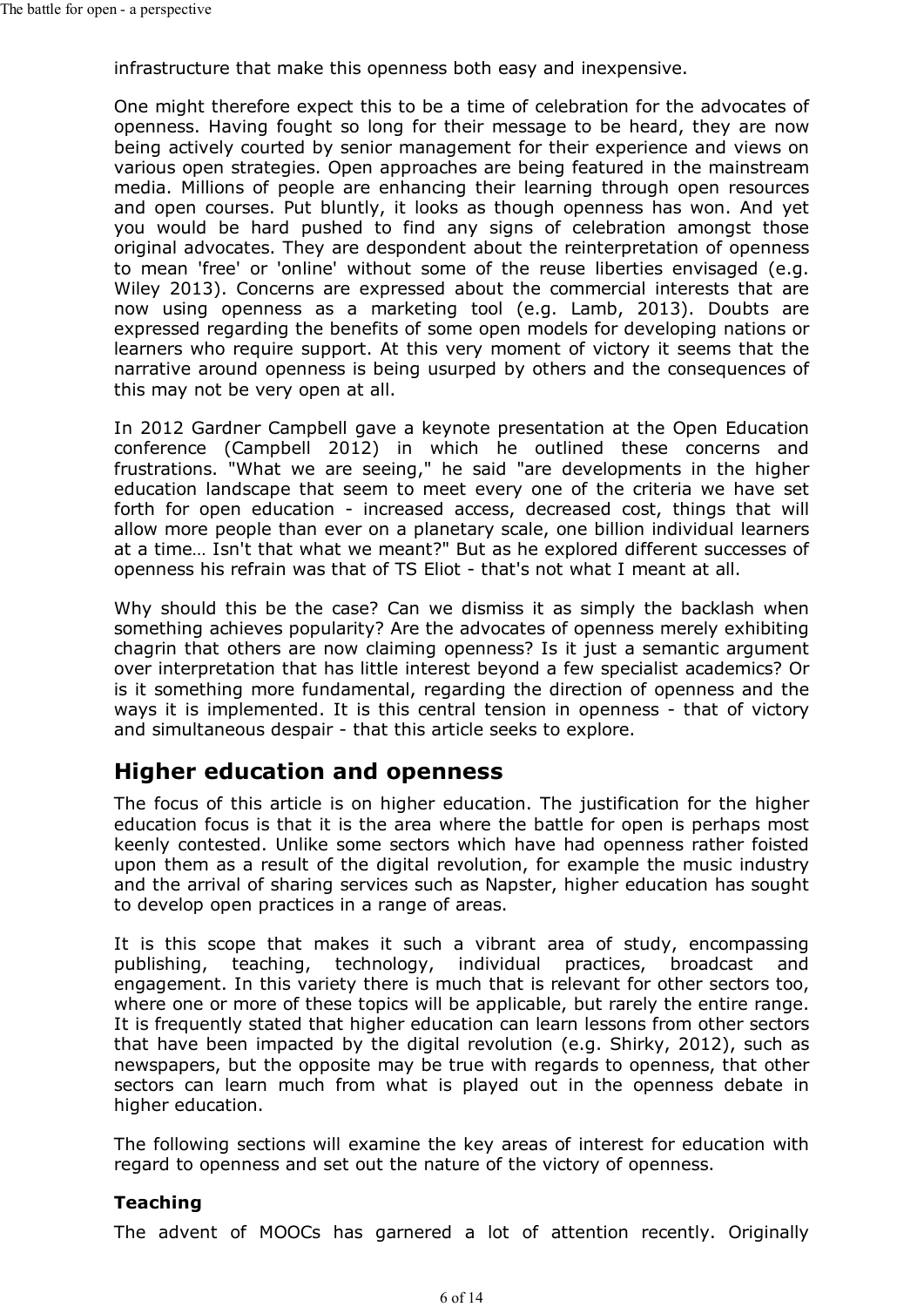developed as an experimental method of exploring the possibilities of networked learning, MOOCs became the subject of media and commercial interest following the large numbers attracted to Thrun's Artificial Intelligence MOOC. Since then the major commercial player to emerge is Coursera, with two rounds of venture capital funding and over four million learners registered on its 400 courses (Coursera.org).

The idea behind MOOCs is simple: make online courses open to anyone and remove the costly human support factor. Whether this model is financially sustainable is still open to question as it is in the early stages. But there has been no shortage of media attention and discussion, with some observers arguing that MOOCs are the internet 'happening' to higher education (e.g. The Economist 2013).

MOOCs are just one aspect of how openness is influencing the teaching function of higher education. Before MOOCs emerged, there was (and still is) the successful open education resources (OER) movement. Indeed it can be argued that MOOCs are best viewed as just one element of the OER movement and not as a separate development (Weller, 2013). From 2001 when the Hewlett foundation funded MIT to start the OpenCourseWare site which released lecture material freely, the OER movement has spread globally. There are now major OER initiatives in all continents and OER has formed part of the central strategy for many education programmes from the likes of UNESCO, the Shuttleworth Foundation, the William and Flora Hewlett foundation and the Higher Education Funding Council for England (HEFCE).

The distinction between MOOCs and OERs may be blurring somewhat - for example if a set of OER resources are packaged into a course structure, does that make them a MOOC, and similarly if a MOOC is made available after the course has finished is it then an OER? Related to OERs is the move to establish open textbooks, with the cost of textbooks, particularly in the US becoming a prohibitive factor in higher education participation (Hilton and Wiley 2010). Open textbooks seek to replace these publisher-owned versions of standard texts (for example, introductory statistics) with free, open online versions that have been created by groups or single authors. This is having significant impact, for example the open textbook initiative OpenStax aims to provide free online and low cost print textbooks to 10 million students, and currently has over 200 colleges signed up with projected savings to students of 90 million USD over the next 5 years (http://openstaxcollege.org/). As we shall see later however, cost is not the sole, or primary, benefit of openness for education.

#### **Research**

There are many ways in which openness impacts upon research, across the full cycle of activities, such as using open media to develop ideas, crowd-sourced approaches to methodology and disseminating findings openly. As with teaching, the victory of the open approach is tangible in a number of ways in the area of research.

Open access publishing has been growing steadily in acceptance as not only a valid, but, rather the best, model of disseminating research publications (e.g. Davis, 2010). Instead of academics publishing in proprietary journals access to which is then purchased by libraries or on article basis by individuals, open access makes publications freely accessible to all. There are different models for achieving this, the so-called green route, whereby the author places the article on their own site or the institutions repository, the gold route where the publisher charges a fee to make the article openly available and the platinum route, where the journal operates for free.

Open access publishing is perhaps the most recognisable aspect of how scholarly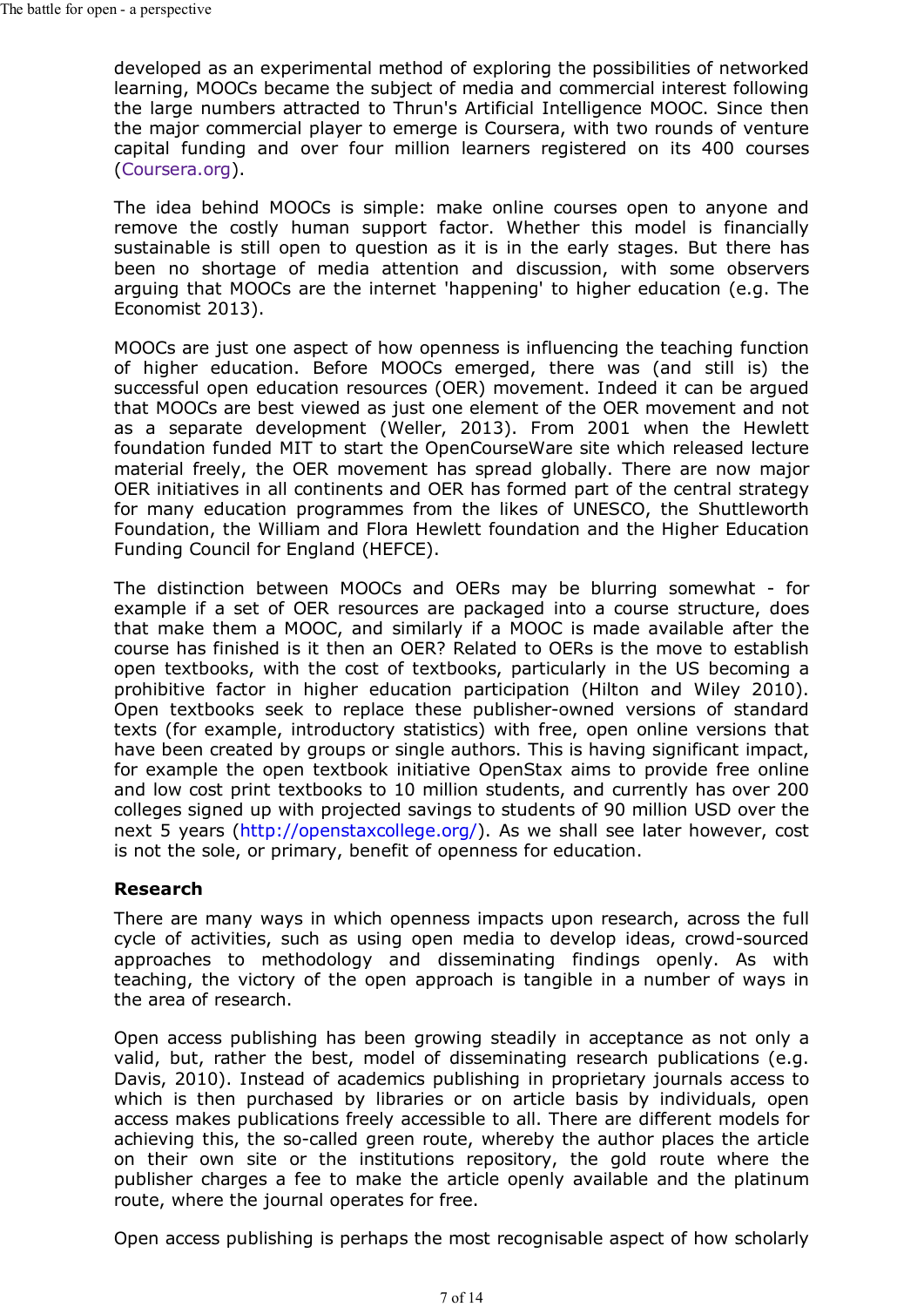activity is adapting to the opportunities afforded by digital and networked technology. Other practices form what is termed open scholarship and include sharing individual resources such as presentations, podcasts and bibliographies, social media engagement through blogs, twitter and other routes, and generally more open practices, such as pre-publishing book chapters, open reviews and open research methods. The latter can include the use of approaches such as crowdsourcing and social media analysis which rely on openness to succeed. Open scholarship is also providing new avenues for public engagement as academics create online identities that previously would have necessitated a broadcast intermediary to establish.

One aspect of open scholarship is that of open data, making the data from research projects publicly available (where it is not sensitive). As mentioned at the start of this paper the G8 have signed an agreement that this should be the default position on governmental data, and many research funders impose similar constraints. For many subjects, such as climate change, this allows for larger data sets to be created and meta-studies to be conducted, improving the overall quality of the analysis. But in other subjects too it provides the possibility of comparisons, analysis and interpretations that are unpredictable and may be outside of the original domain.

#### **Open policy**

One last victory for the open approach has been the manner in which it has been explicitly incorporated into formal policy at all levels. Much of the work around open licensing, particularly Creative Commons, has been initiated in, or influenced by, higher education. Licensing is in the eyes of many one of the true tests of openness, as the ability to take and reuse an artefact is what differentiates open from merely free. Licenses are the main route through which broader policy based initiatives can be realised. By adopting a position on licences governments, NGOs, research funders, publishers and technology companies create a context whereby openness follows. The promotion of openness then as an approach, both practical and ethical, has been a growing strand of the open movement based in higher education.

At the time of writing, the Open Policy Network lists 82 global policies (http://wiki.creativecommons.org/OER\_Policy\_Registry) on open education, and the University of Southampton has 182 institutional mandates and 82 funder mandates relating to open access publishing (http://roarmap.eprints.org/). The nature and scope of these vary considerably from hard mandates, to softer intentions, but the interest and growth in policy indicates that it may be the next major development in open education.

This brief overview should attest that openness lies at the heart of much of the change in higher education, and that there is a significant amount of research and activity in this area. One aim of this article is to highlight this activity. It is an exciting time to be involved in higher education, there are opportunities for changing practice in nearly all aspects, and openness is the key to many of these. Key to succeeding in this however is to firstly engage in the changes, and secondly to take ownership of the changes, and not allow them to be dictated by external forces, either through vacillation or a short-term desire to simplify matters. As has been demonstrated by the green movement, the value of openness will not be lost on others.

### **Why openness matters**

In the preceding sections the success of openness as an approach has been highlighted. This section will examine the significance of openness and why it matters in education by focusing on two features: opportunities and function.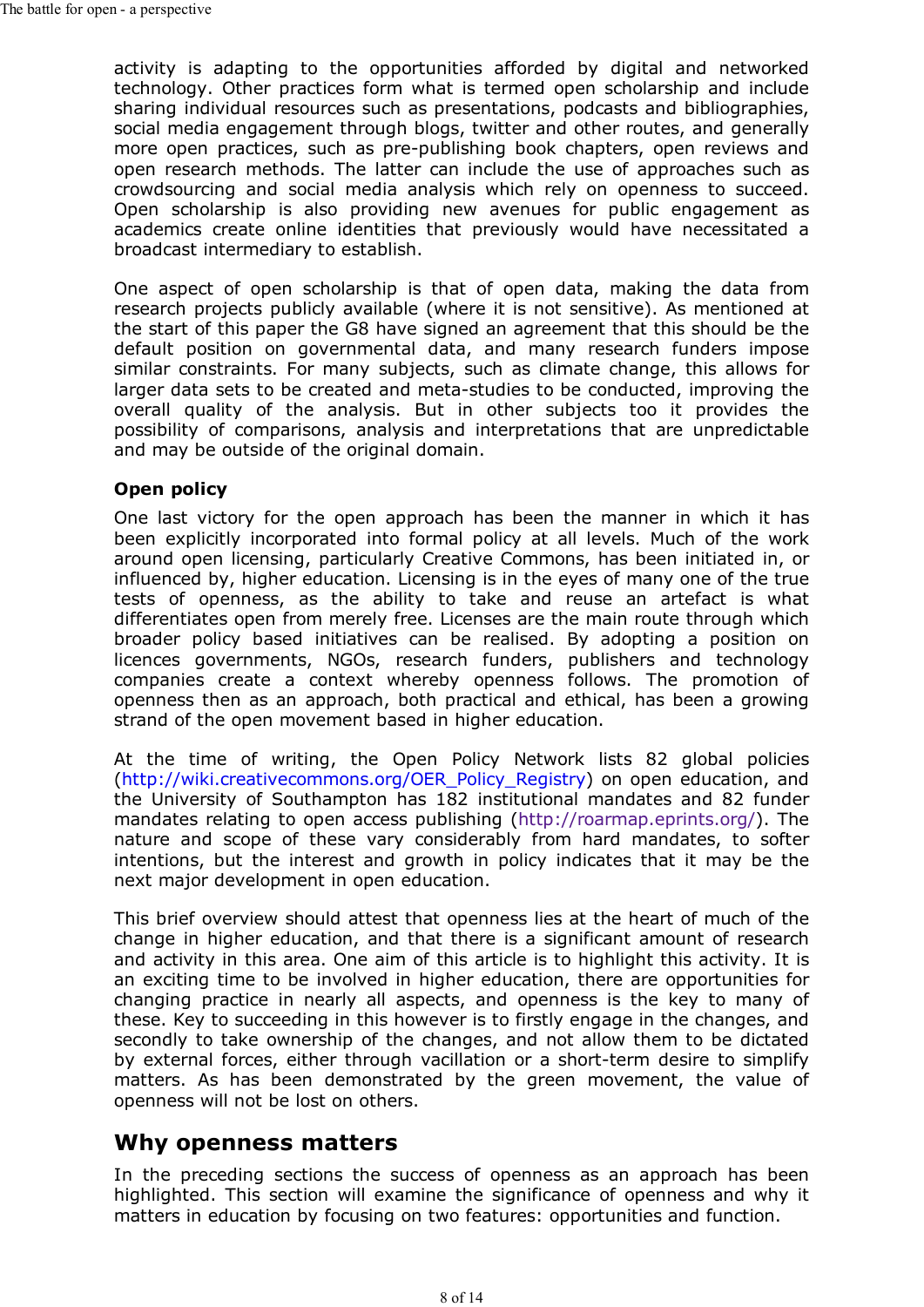There are many ways that the opportunity openness affords could be addressed, but just one representative example will be provided, in the area of pedagogy. In *The Digital Scholar* (Weller, 2011) I set out how digital resources and the internet are causing a shift from a pedagogy of scarcity to one of abundance. Many of our existing teaching models (the lecture is a good example) are based around the initial assumption of access to knowledge being scarce (hence we gather lots of people in a room to hear an expert speak). Abundant online content changes this assumption. A pedagogy of abundance focuses on content however, which is an important, but not sole element in the overall approach. Perhaps it is better to talk of a pedagogy of openness. Open pedagogy makes use of this abundant, open content (such as open educational resources, videos, podcasts), but also places an emphasis on the network and the learner's connections within this. In analysing the pedagogy of MOOCs (and open pedagogy is not confined to MOOCs), Paul Stacey (2013) makes the following recommendations:

- Be as open as possible. Not just open enrolments but use open pedagogies.
- Use tried and proven modern online learning pedagogies not campus classroom-based didactic learning pedagogies which we know are ill-suited to online learning.
- Use peer-to-peer pedagogies over self study.
- Use social learning including blogs, chat, discussion forums, wikis, and group assignments.
- Leverage massive participation have all students contribute something that adds to or improves the course overall.

Examples of open pedagogy would include Jim Groom's DS106 (ds106.us) an open course which encourages learners to create daily artefacts, suggest assignments, establish their own space online and be part of a community that extends beyond the course both geographically and temporally. Dave Cormier starts his educational technology course (http://ed366.com/) every year by asking students to create a contract stating "that each of you decide how much work you would like to do for what grade. Individual assignments are given a 'satisfactory' or 'unsatisfactory' assessment upon completion" (Cormier 2013). Courses such as H817Open (http://bit.ly/h817open) and Octel (http://octel.alt.ac.uk/) have learners create their own blogs, and this is used for all their solutions. The course then automatically aggregates all of these contributions into one central blog. All of this is conducted in the open.

This is not to suggest that any of these examples should be the default or adopted by others. They are suited to particular contexts and topics. The point is a more general one, in that openness is a philosophical cornerstone in these courses. It is present in the technology adopted, in the resources referenced, in the activities students undertake and in the teaching approaches taken. All of this is made possible by openness in several other areas: resources need to be made openly available, technology needs to be free to use, students need to be prepared to work in the open, and universities need to accept these new models of operating. I would suggest that we are only just at the beginning of exploring models of teaching and learning that have this open mind-set. It is notable that many of these early experimenters in open pedagogy are people associated with the open education movement.

It is this opportunity to explore that is important for higher education if it is to innovate and make best use of the possibilities that openness offers. A prerequisite for this is engagement with open education, whether it is in terms of technology, resources or pedagogy. One of the dangers of outsourcing openness, for example by relying on third party vendors to provide MOOC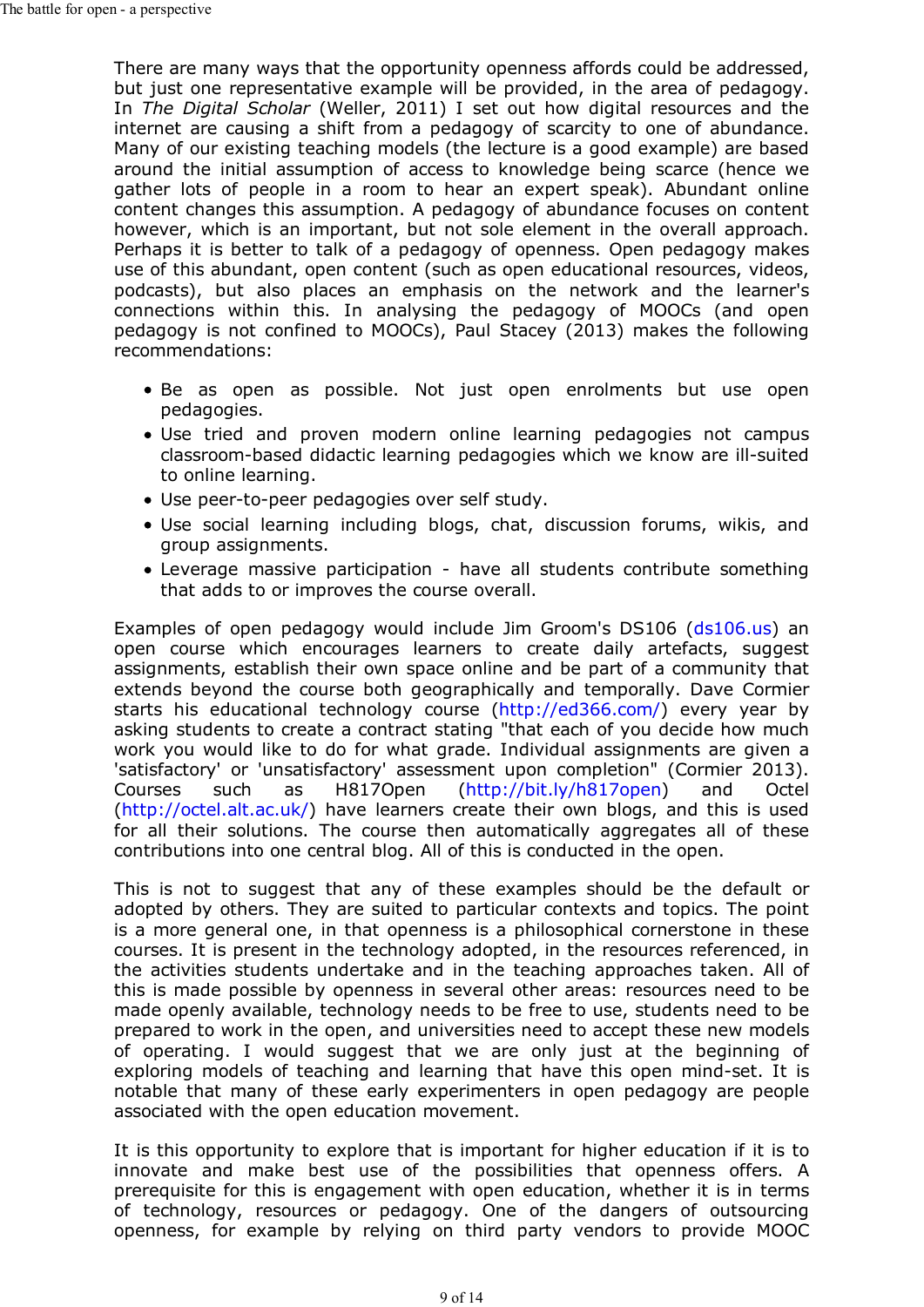platforms, or publishers to provide open content is that the scope for experimentation becomes limited. The pre-packaged solution becomes not just the accepted method, but the only method which is recognised.

We are already seeing some of this, for example Georgia Tech announced collaboration with MOOC company Udacity to offer an online Master's degree. As Christopher Newfield (2013) notes in his analysis of the contract, Udacity has an exclusive relationship with Georgia Tech, so Georgia Tech cannot offer its own content elsewhere. Udacity can, however, offer that content to other learners outside of the Masters. Newfield argues that as they seek to recoup costs and make savings that "the big savings, ironically, come by squeezing innovation payments to course creators flatten out - and by leveraging overhead"

Even if we accept a less cynical view of this arrangement, the model of companies such as Udacity, Coursera, Pearson, etc is to create a global brand by becoming one of only a handful of providers. Diversity in the market is not in their interest, and so the model of how to create MOOCs, or deliver online resources becomes restricted, whether by contractual arrangements or simply by the presence of pre-packaged solutions which negate further exploration.

This same message regarding the possibility for experimentation can be repeated for nearly all other university functions: research, public engagement or the creation of resources. In each area the possibilities of combining open elements and making use of the digital networked environment allow for new opportunities, but in order to be fully realised these require active engagement and innovation by higher education institutions and academics, rather than external provision.

This brings us onto the second reason why openness matters, namely the function, or role, of the university. Universities can be seen as a bundle of different functions: research, teaching, public engagement, policy guidance, and incubators for ideas and businesses. In times of financial downturn, every aspect of society is examined for its contribution versus its cost, and the higher education sector is no exception here. Increasingly, the narrative is one of a straightforward investment transaction - students pay a certain fee, and in return they receive an education that will allow them to earn more money later in life (e.g. Buchanan, 2013).

While this is certainly a defensible and logical perspective for many to take, it ignores, or downplays other contributions. Open approaches to the dissemination of research, sharing of teaching resources and online access to conferences and seminars helps to reinforce the broader role of the university. There is nothing particularly new in this, my own institution, The Open University, is well regarded in the UK even by those who have never studied there largely as a result of their collaboration with the BBC, and making educational programmes. These can be seen as early forms of open educational resources. The OU is in a privileged position however with its relationship with the national broadcaster. Open approaches allow all institutions to adopt some of this approach, often at relatively low cost. For example, the University of Glamorgan (now University of South Wales) set up its own iTunesU site in 2010 at relatively low cost and generated over 1 million downloads in the first 18 months (Richards 2012).

Increasingly then we can see that openness helps shape the identity not just of a particular university, but of higher education in general and its relationship to society.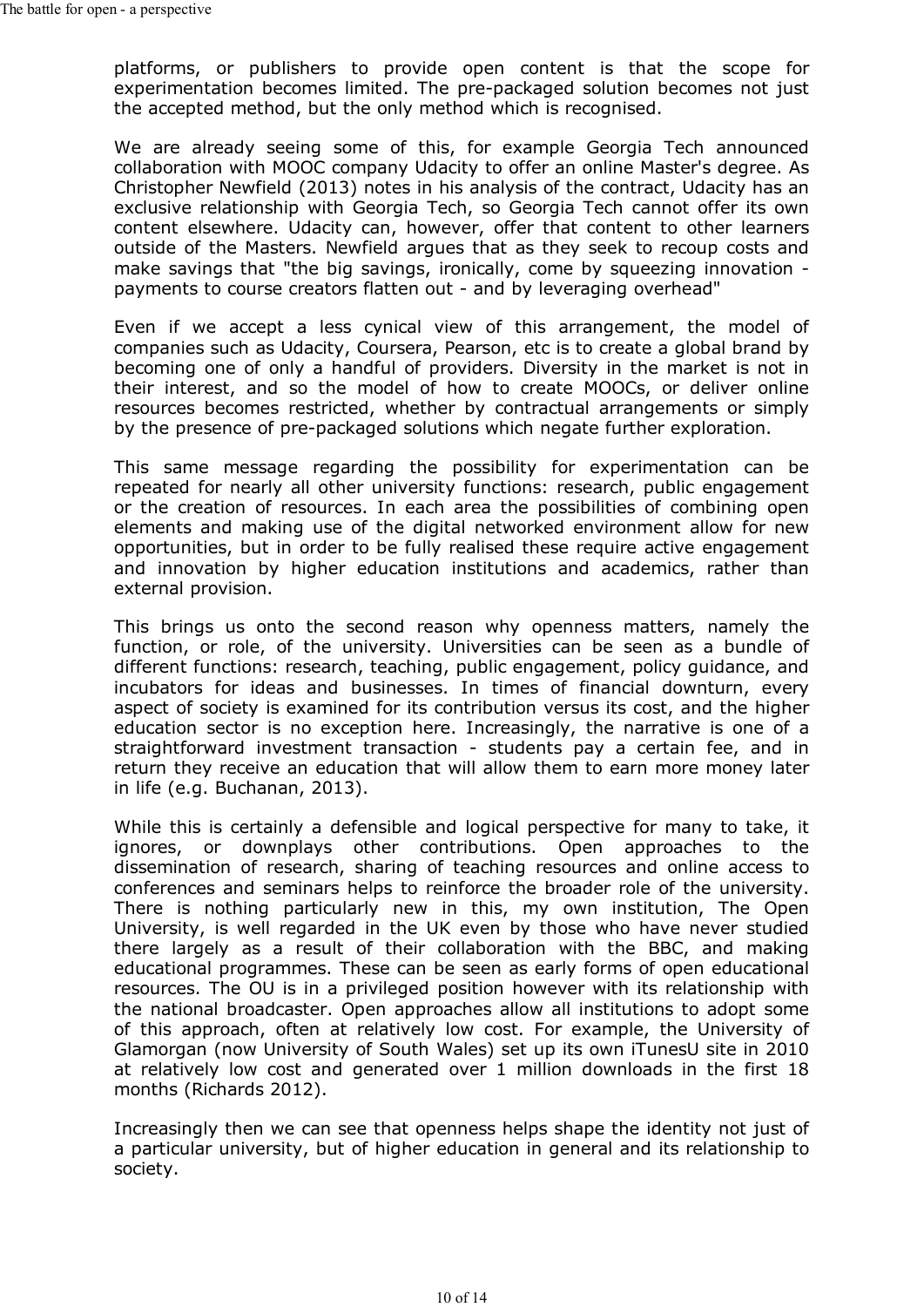### **After the victory comes the battle**

The nature of the victory of openness and subsequent struggle can be illustrated with an example where the battle around openness is perhaps most advanced, namely open access publishing.

The conventional model of academic publishing has usually seen academics providing, reviewing and often editing papers for free, which are published by commercial publishers and access to which is sold to libraries in bundles. Much of the funding for the research that informs these articles and the time spent on producing them comes from public funds, so over the last decade there has been a demand to make them publicly accessible. This has now become the mandate for many research funders, and many governments have adopted open access policies at a national level which stipulate that the findings of publicly funded research are made publicly available. This has extended to data from research projects as well as publications. Open access publishing is now the norm for many academics, and not just those who might be deemed early adopters, for example a survey by Wiley of its authors found that 59% had published in open access journals (Warne, 2013).

In the UK the 2012 Finch report (Finch Group 2012) recommended that "a clear policy direction should be set towards support for publication in open access or hybrid journals, funded by APCs, as the main vehicle for the publication of research, especially when it is publicly funded". APCs are Article Process Charges; this is the so-called Gold route to open access whereby authors (or the research funders) pay the publishers for an article to be made open access. This is in contrast with the Green route where it is self-archived or the Platinum route, which are journals where there is no APC charge.

In this we can see the initial triumph of openness. Open access has moved from the periphery to the mainstream and become the recommended route for publishing research articles. But at the same time the conflicts around implementation are also evident as is the thwarting of the original open ambitions.

The Finch report has been criticised for seeking to protect the interests of commercial publishers, while not encouraging alternative methods such as Green or Platinum open access (Harnad 2012). In addition the pay-to-publish model has seen the rise of a number of dubious open access journals, which seek to use openwashing as a means to make profit while ignoring the quality of articles. Bohannon (2013) reports on a fake article that was accepted by 157 open access journals. This would indicate that the pay-to-publish model creates a different stress on the filter to publish.

The tensions in the open access publishing world are representative of those in all aspects of openness in education: Incumbents have a vested interest in maintaining the status quo; there are considerable sums of money involved; the open approach allows new entrants to the market; the open label becomes a marketing tool; and there are tensions in maintaining the best aspects of existing practice as we transition to new ones. Driving it all though is a conviction that the open model is the best approach, both in terms of access and innovation. The Public Library of Science (PLoS) for instance, has not only interpreted open access to mean free access to content, but also used the open approach to rethink the process of peer review and the type of articles they publish, for example with PLoS Currents which provide rapid peer-review around focused topics (http://currents.plos.org/).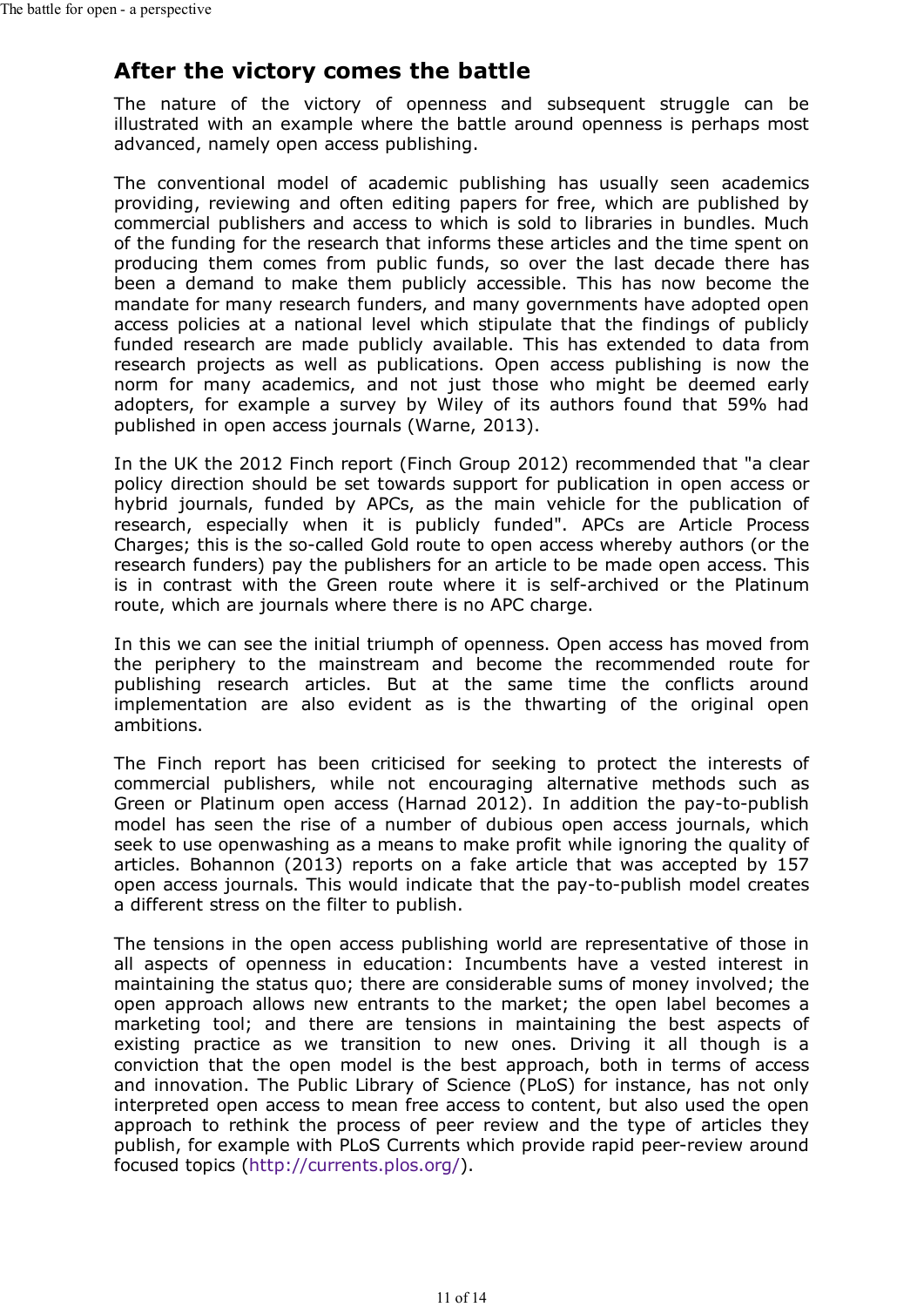# **Conclusion**

Openness has been successful in being accepted as an approach in higher education and widely adopted as standard practice. In this sense it has been victorious, but this can be seen as only the first stage in a longer, ongoing battle around the nature that openness should take. There are now more nuanced and detailed areas to be addressed, like a number of battles on different fronts. After the initial success of openness as a general ethos then the question becomes not 'do you want to be open?' but rather 'what type of openness do you want?' Determining the nature of openness in a range of contexts so that it retains its key benefits as an approach is the next major focus for the open education movement.

Open approaches complement the ethos of higher education, and also provide the means to produce innovation in a range of its central practices. Such innovation is both necessary and desirable to maintain the role and function of universities as they adapt. It is essential therefore that institutions and practitioners within higher education have ownership of these changes and an appreciation of what openness means. To allow others to dictate what form these open practices should take will be to abdicate responsibility for the future of education itself.

# **References**

Bohannon, J. (2013) "Who's Afraid of Peer Review?" *Science* 4 October 2013: 342 (6154), 60-65. [DOI:10.1126/science.342.6154.60]

Bonstein, J. (2009) "Homesick for a Dictatorship: Majority of Eastern Germans Feel Life Better under Communism" Spiegel Online July 3<sup>rd</sup> 2009 http://www.spiegel.de/international/germany/homesick-for-a-dictatorshipmajority-of-eastern-germans-feel-life-better-under-communism-a-634122.html [accessed November 2013]

Buchanan, R. (2013) "University degrees are worth over £100,000 in additional earnings" *The Independent J*une 27th 2013 http://www.independent.co.uk /student/news/university-degrees-are-worth-over-100000-in-additionalearnings-8676251.html [accessed November 2013]

Campbell, G. (2012) *Open Ed 12 - Gardner Campbell Keynote - Ecologies of Yearning* http://www.youtube.com/watch?v=kIzA4ItynYw [accessed November 2013]

Cormier, D. (2013) *ED366 Educational Technology and the Adult Learner: Syllabus and Contract*. https://docs.google.com/document /d/1-Jqr08jT\_iehRY0piUYDaZGGW29uuGehdFVF08EpDO4/edit [accessed November 2013]

Davis, P. M. 2010. "Does Open Access Lead to Increased Readership and Citations? A Randomized Controlled Trial of Articles Published in APS Journals".*The Physiologist* 53: 197-201. http://www.fasebj.org/content/early /2011/03/29/fj.11-183988.full.pdf [accessed November 2013]

Delmas, M. A., & Burbano, V. (2011). "The Drivers of Greenwashing" *California Management Review*, 54(1), 64-87

The Economist (2012) "Learning new lessons." *The Economist*, Dec 22nd 2012 http://www.economist.com/news/international/21568738-online-coursesare-transforming-higher-education-creating-new-opportunities-best [accessed] November 2013]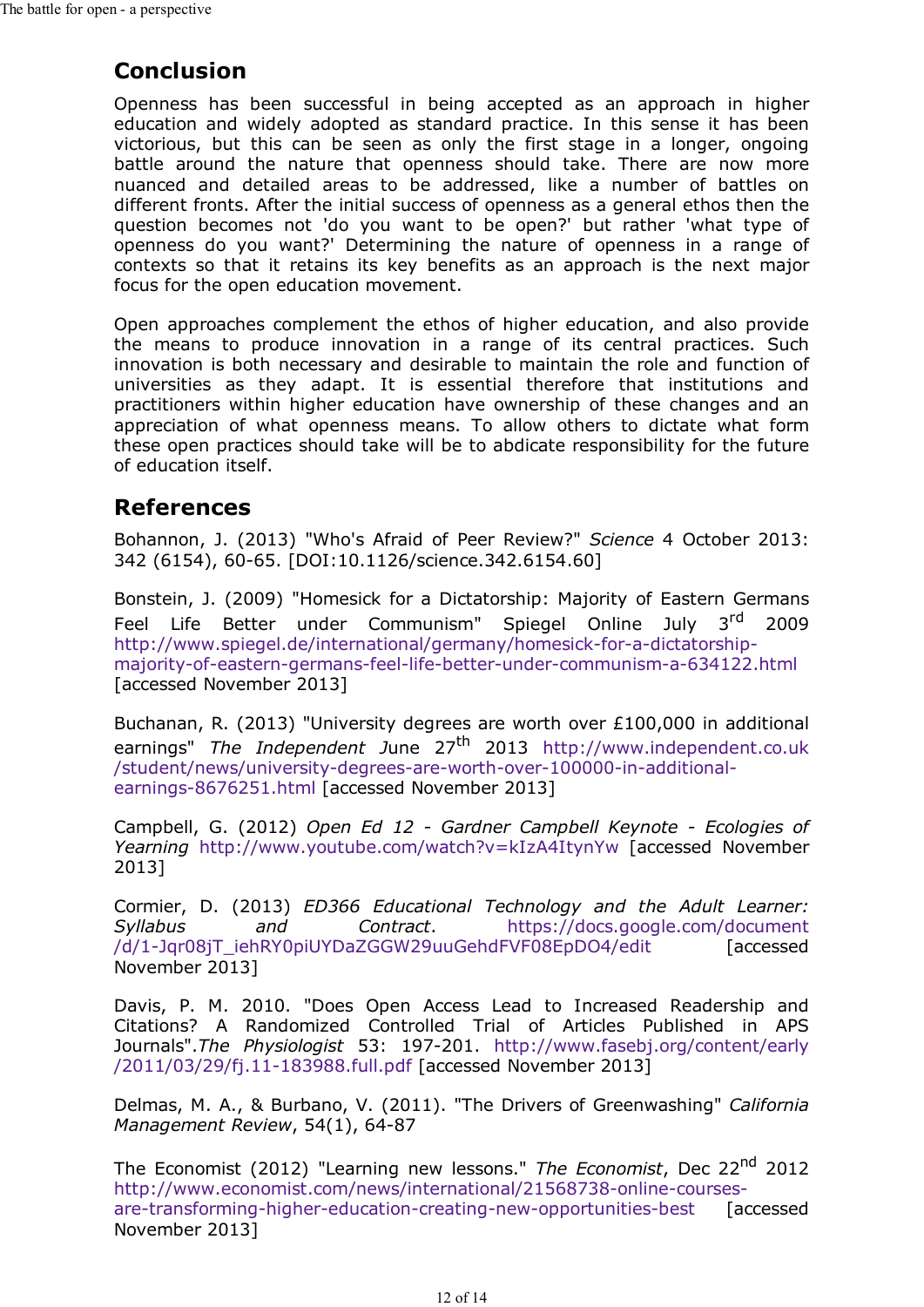The Economist (2013) "The attack of the MOOCs" July 20<sup>th</sup> 2013 http://www.economist.com/news/business/21582001-army-new-online-coursesscaring-wits-out-traditional-universities-can-they [accessed November 2013]

Finch Group (2012) "Accessibility, sustainability, excellence: how to expand access to research publications." *Research Information Network*. http://www.researchinfonet.org/publish/finch/ [accessed November 2013]

Finley, K. (2011) "How to Spot Openwashing" *ReadWrite.Com* http://readwrite.com/2011/02/03/how\_to\_spot\_openwashing [accessed November 2013]

Gilmore, D. (2012) "B.C. to lead Canada in offering students free, open textbooks" BC Columbia Press release 2012AEIT0010-001581 Columbia Press release 2012AEIT0010-001581 http://www2.news.gov.bc.ca/news\_releases\_2009-2013 /2012AEIT0010-001581.htm [accessed November 2013]

Harnad, S. (2012) "Why the UK Should Not Heed the Finch Report". *LSE Impact Blog* http://blogs.lse.ac.uk/impactofsocialsciences/2012/07/04/why-the-ukshould-not-heed-the-finch-report/ [accessed November 2013]

Hilton III, J., & Wiley, D. (2010). A sustainable future for open textbooks? The Flat World Knowledge story. *First Monday, 15*(8). doi:10.5210/fm.v15i8.2800

Kernohan, D. (2013) ""Education is broken, somebody should do something" #altc2013" http://followersoftheapocalyp.se/education\_is\_broken/ [accessed November 2013]

Lamb, B. (2013) "Bold innovations in openwashing" http://abject.ca/openfor-business/ [accessed November 2013]

Leckart, S. (2012) "The Stanford Education Experiment Could Change Higher Learning Forever." *Wired* http://www.wired.com/wiredscience/2012/03 /ff\_aiclass/ [accessed November 2013]

Newfield, C. (2013) "Where Are the Savings?" *Inside Higher Ed* June 24 2013 http://www.insidehighered.com/views/2013/06/24/essay-sees-missing-savingsgeorgia-techs-much-discussed-mooc-based-program [accessed November 2013]

OECD (2013) *Education at a Glance 2013* OECD http://www.oecd.org /edu/eag.htm [accessed November 2013]

Reed Elsevier (2012) *Annual Reports and Financial Statements* Reed Elsevier http://reporting.reedelsevier.com/media/174016/reed\_elsevier\_ar\_2012.pdf [accessed November 2013]

Richards, B. (2012) Glamorgan on iTunes U http://www.brichards.co.uk/designand-development/glamorgan-on-itunes-u [accessed November 2013]

Robertson, A. (2013) "iTunes U sees one billion content downloads, 60 percent from outside US" *The Verge* http://www.theverge.com/2013/2/28/4039456 /itunes-u-sees-one-billion-content-downloads-60-percent-international [accessed November 2013]

Shirky, C. (2012) "Napster, Udacity, and the Academy" http://www.shirky.com /weblog/2012/11/napster-udacity-and-the-academy/ [accessed November 2013]

Springer (2011) *General Overview and Financial Performance 2011*. Springer Science and Business Media http://static.springer.com/sgw/documents/1175537